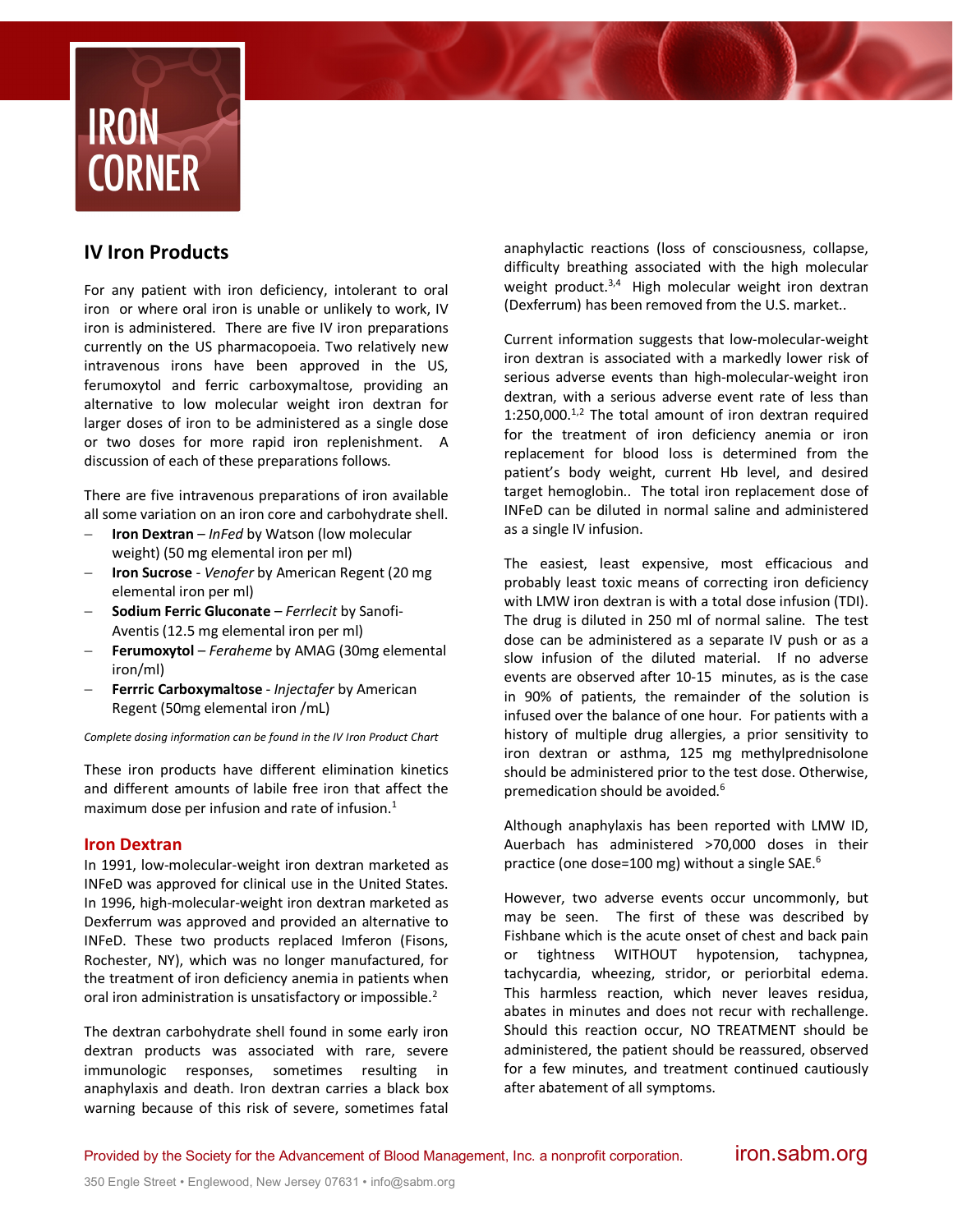

The second adverse event that occurs in approximately 10% of patients consists of arthralgias and myalgias, usually occurring about 24 hours after the infusion. These reactions also never leave residua, abate without therapy, but more quickly when non-steroidal antiinflammatories are administered.<sup>6</sup>

# **Iron Sucrose and Ferric Gluconate**

Iron sucrose and iron ferric gluconate do not contain the dextran moiety, and the incidence of anaphylactic reactions with these products is thought to be lower. Two well done retrospective studies<sup>7,8</sup> showed that serious acute events with the iron salts were far less likely to occur than with iron dextran and were safe in those previously sensitive to iron dextran. Because of these two papers, iron sucrose and ferric gluconate rapidly replaced iron dextran in dialysis patients. However, the data were confounded by reactions that occurred due to high molecular weight iron dextran. It is now believed that low molecular weight iron dextran has a similar safety profile to iron sucrose and ferric gluconate though head-to-head studies have not been performed.

Unlike iron dextran, where the total dose can be given in a single setting, these agents can only be given in smaller doses not to exceed 200 mg of ferric gluconate and 400 mg for iron sucrose This requires multiple visits and multiple infusions. However, for dialysis patients coming three times a week for their treatments, the need for frequent IV iron administration is not clinically or logistically relevant.<sup>6</sup>

#### **Iron Sucrose9**

Iron sucrose has been used in Europe since 1949 and was approved by the FDA in November 2000. It is indicated for the treatment of anemia in dialysis-dependent and non–dialysis-dependent CKD patients. It is approved in both adult and pediatric patients. Both iron sucrose and ferric gluconate have been used successfully in patients who are intolerant to iron dextran. Iron sucrose has also been used successfully in patients intolerant to both iron dextran and ferric gluconate.

### **Ferric Gluconate10**

Ferric gluconate was first used in Europe in 1977, was approved by the FDA for use in the United States in February 1999. It is currently indicated for the treatment of iron deficiency anemia in adult and pediatric patients undergoing chronic hemodialysis who are receiving supplemental ESA therapy. Both iron sucrose and ferric gluconate have been used successfully in patients who are intolerant to iron dextran. There are no data available on the use of ferric gluconate in patients intolerant to iron sucrose, or both iron dextran and iron sucrose.<sup>9</sup>

## Ferumoxytol<sup>11</sup>

In June of 2009, ferumoxytol, was approved for administration to iron deficient patients with chronic renal failure. In February 2018, Ferumoxytol received approval to broaden its label to include all eligible adult iron deficiency patients who have intolerance t oral iron or have had an unsatisfactory response to oral iron.

This drug is supplied in a 510 mg vial, increasing convenience by decreasing pharmacists' time for preparation. There is no data at the present time with the administration of higher doses. Therefore, complete replacement for iron deficient patients requires at least two visits, at least 3 days apart. Ferumoxytol may be given as a 510 mg IV Infusion in 50-200 mL 0.9% sodium chloride or 5% dextrose over at least 15 minutes.

Adverse events are uncommon. Anaphylaxis has been reported with this drug as well as with all of the other iron compounds. In clinical studies, serious hypersensitivity reactions were reported in 0.2% (3/1726) of subjects receiving ferumoxytol. Originally approved for administration over 20-30 seconds, serious reactions are likely less common with the longer infusion time and similar to the serious adverse event rate with the other iron preparations. Other adverse reactions potentially associated with hypersensitivity (e.g., pruritus, rash, urticaria, or wheezing) were reported in 3.7% (63/1726) of these subjects.

## **Ferric Carboxymaltose**<sup>12</sup>

In 2013, ferric carboxymaltose, the newest of the IV irons became available in the US. It has been used in Europe and other countries since 2009. Ferric carboxymaltose is indicated for the treatment of iron-deficiency anemia (IDA) in adults who either cannot tolerate or have not responded well to oral iron. Ferric carboxymaltose can be administered as a single dose of up to 750 mg and